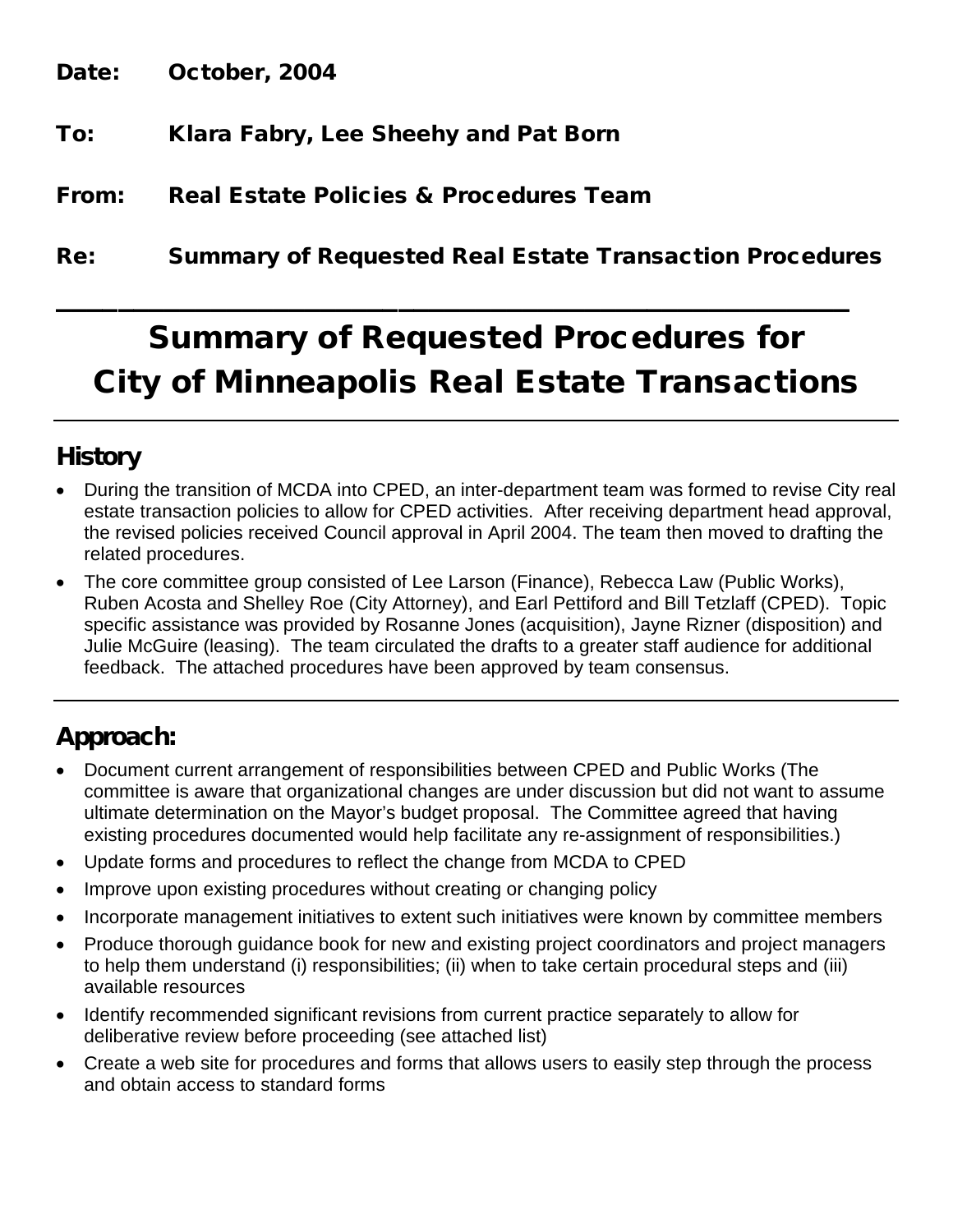# Notable Changes to Prior Procedures:

## **ACQUISITION**

#### **Operational Property (Public Works)**

- Clarified that all City real property acquisitions must go to Planning Commission for review of consistency with Comprehensive Plan before approval by City Council, unless otherwise exempted
- Clarified that all City operational property acquisitions need to have PRC review
- Clarified that all City operational property acquisitions need to have FSAM review
- Required inclusion of relocation specialist on team, if relocation is involved
- Required CPED appraiser panel for appraisal services rather than independently contracting
- Specified components of Council action
- Provided details on the processes for eminent domain, demolition and post-closing

## **Development Property (CPED)**

- Documented procedures for first time
- Updated procedures that had not been updated since 1970's
- Identified the conditions under which acquisition is allowable
- Clarified that all City real property acquisitions need to go to Planning Commission for review of consistency with Comprehensive Plan before approval by CPED Director, if property is not in a Redevelopment Plan area or otherwise exempted
- Strengthened pre-acquisition due diligence requirements and included an estimate of acquisition budget in Director's report authorizing acquisition
- Re-assigned Mike Schwab's acquisition responsibilities to Project Coordinator (and manager), Real Estate staff (and manager) and legal staff
- Detailed the processes for eminent domain, closing and post-closing

## **DISPOSITION**

#### **Operational Property (Public Works)**

- Clarified that Planning Commission review for consistency with Comprehensive Plan is necessary before City Council approval if land sale is not otherwise exempted
- Required a broad notification to CPED staff if operational property is identified as available for disposition to determine if it is desired for redevelopment purposes
- Clarified that all City operational property dispositions need to have FSAM review
- Incorporated flexibility into the disposition process that would allow final City Council action to be obtained prior to receiving bids in a "highest bidder" disposition situation
- Detailed the processes for "excess property" designation, closing and post-closing
- Included posting of Excess Property on CPED Web Site as well as on City Web Site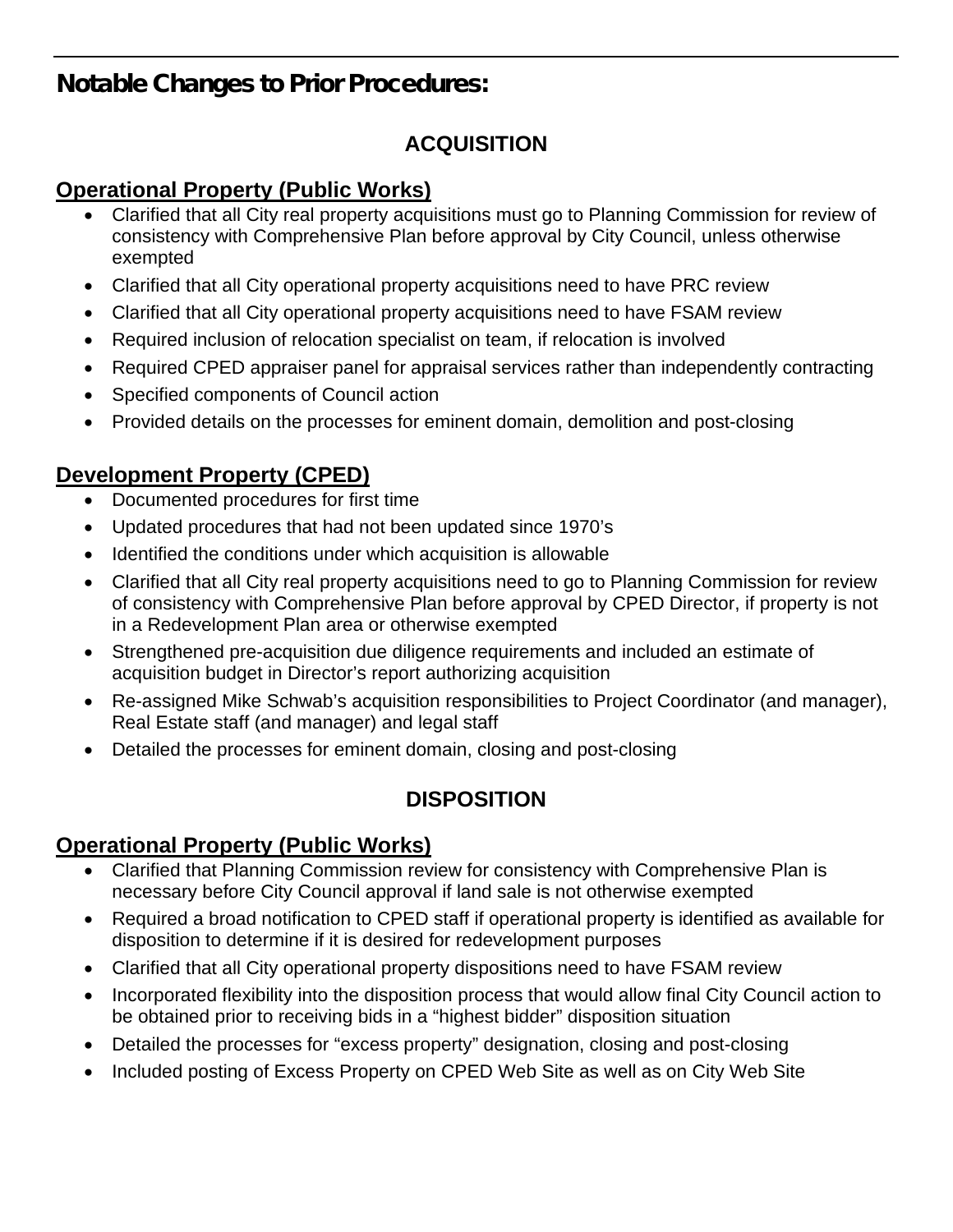## **Development Property (CPED)**

- Clarified that Planning Commission review is necessary for review of consistency with Comprehensive Plan before City Council approval if land sale is not in approved Redevelopment Plan area or otherwise exempted
- Developed standard Council report templates for in-fill lot land sales that incorporate 30 day closing and holding cost conditions on sale
- Expanded description of available marketing processes and developed standard RFP template
- Added specificity on transactional steps between accepting an offer and closing, including how project coordinator should work with real estate section to achieve consistency and accuracy in project documentation
- Noted that City-owned real property dispositions require a 2/3rds majority vote of the City Council as required by Charter
- CPED staff will no longer do property inspections after issuance of the certificate of completion

## **LEASING**

#### **City as Tenant**

- Developed standard Right of Entry Agreement (uniform document for both Public Works and CPED use)
- Developing standard Short-Term Lease Agreement
- Clarified that all City-as-tenant leasing transactions need FSAM review
- Centralized City-as-tenant leasing under City Property Services

#### **City as Landlord**

- Developing Facilities Use Permit process for requests to use City-owned property for private events
- Developed standard Right of Entry Agreement for access to City-owned property for City benefit and developed standard Short-Term Lease Agreement (uniform documents for both Public Works and CPED)
- Clarified that all City operational property leasing transactions need FSAM review, but that development property leasing transactions do not require FSAM review
- Created uniform process to be implemented under City Property Services and CPED respectively

#### Next Steps

#### City Council Actions

- Approval for form contract delegation authority (short-term leases and rights of entry)
- Transfer of MCDA real estate to City (also requires MCDA Board approval and filing of deed with Hennepin County)
- Determination on re-organization of real estate functions between Public Works and CPED

#### Department Head Actions

• Approve Facilities Use Permit and accompanying Fee Schedule when developed